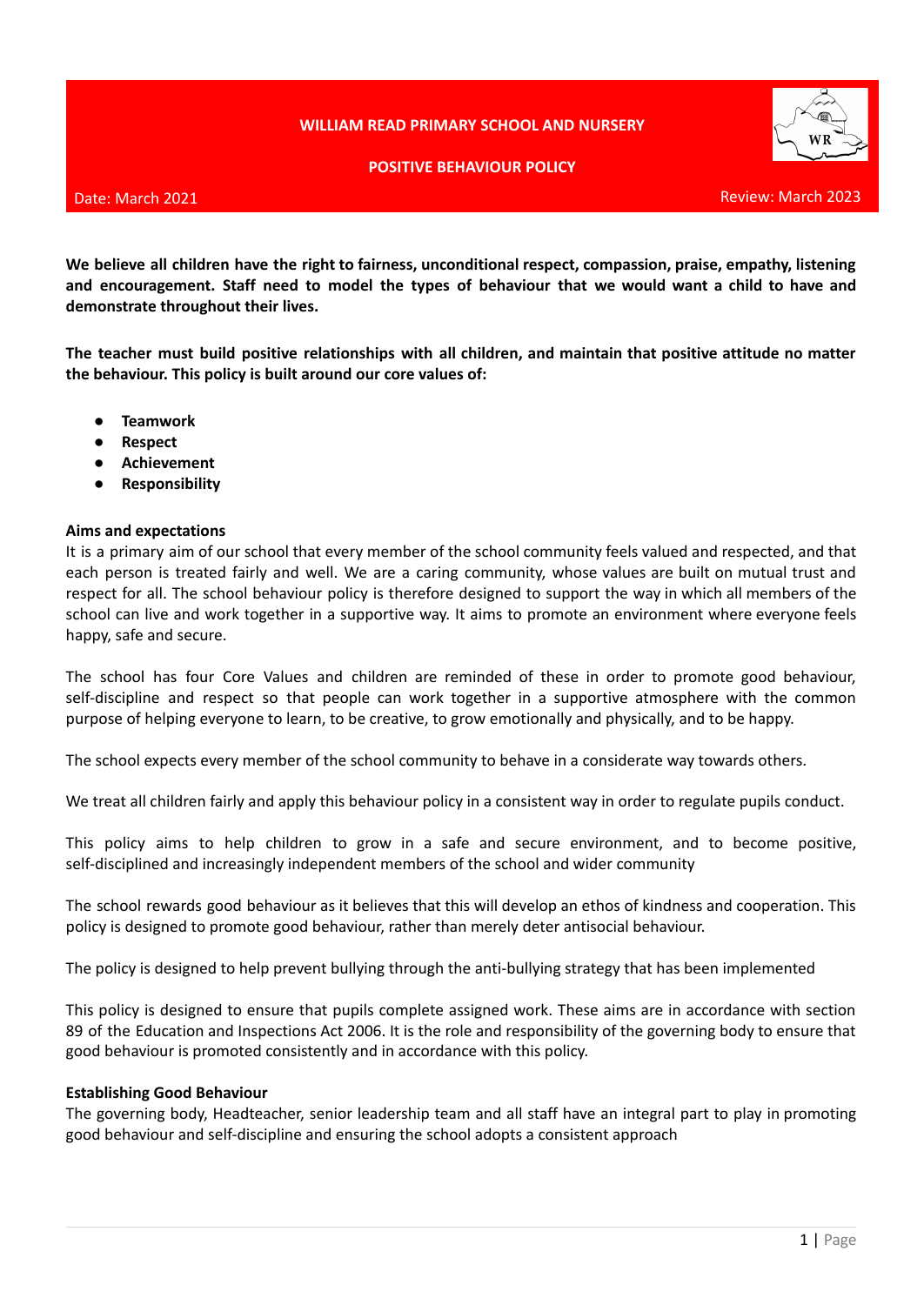## **The role of the Head**

It is the responsibility of the Head, under the School Standards and Framework Act 1998, to implement the school behaviour policy consistently throughout the school, and to report to governors, when requested, on the effectiveness of the policy. It is also the responsibility of the head teacher to ensure the health, safety and welfare of all children in the school.

The Head supports the staff by implementing the policy, by setting the standards of behaviour, and by supporting staff in the implementation of the policy.

Records of all incidents are logged on Safeguard by the staff member dealing with the incident and serious incidents of misbehaviour are logged on Safeguard by the Behaviour Support Staff or SLT.

If the need arises, the Head (or Deputy Headteacher in his absence) can give fixed-term exclusions to individual children for serious acts of misbehaviour. For repeated or very serious acts of anti-social behaviour, the head may permanently exclude a child.

## **The Role of Governors**

The governing body has the responsibility of setting down these general guidelines on standards of discipline and behaviour, and of reviewing their effectiveness. The governors support the head teacher in carrying out these guidelines.

The Head has the day-to-day authority to implement the school behaviour and discipline policy, but governors may give advice to the head teacher about particular disciplinary issues. The head teacher must take this into account when making decisions about matters of behaviour.

# **The Role of Parents**

The school works collaboratively with parents, so children receive consistent messages about how to behave at home and at school.

We explain the school's expectations in the school prospectus, and we expect parents to read these and support them. We expect parents to support their child's learning, and to cooperate with the school, as set out in the home–school agreement. We try to build a supportive dialogue between the home and the school, and we inform parents immediately if we have concerns about their child's welfare or behaviour.

If the school has to use reasonable sanctions as a consequence of a child's behaviour, parents should support the actions of the school. If parents have any concern about the way that their child has been treated, they should initially contact the class teacher. If the concern remains, they should contact a member of SLT or the Deputy Headteacher and if the concern still remains contact the Headteacher. If these discussions cannot resolve the problem, a formal grievance or appeal process can be implemented by contacting the Chair of Governors using the school's complaints procedure.

The school works closely with the parents of children whose behaviour is affecting their learning to liaise and create plans to engage the child and encourage good behaviour.

## **Implementation of the Policy in the classroom**

## **The Role of the Class Teacher**

It is the responsibility of the class teacher to ensure that the positive behaviour policy is followed, and that their class behaves in a responsible manner during lesson time, around the school and when representing the school during visits.

Have high expectations of the children in terms of behaviour, and they strive to ensure that all children work to the best of their ability.

The class teacher treats each child fairly and enforces the classroom code consistently. The teacher treats all children in their class with respect and understanding.

The class teacher reports to parents about the progress of each child in their class, this includes changes in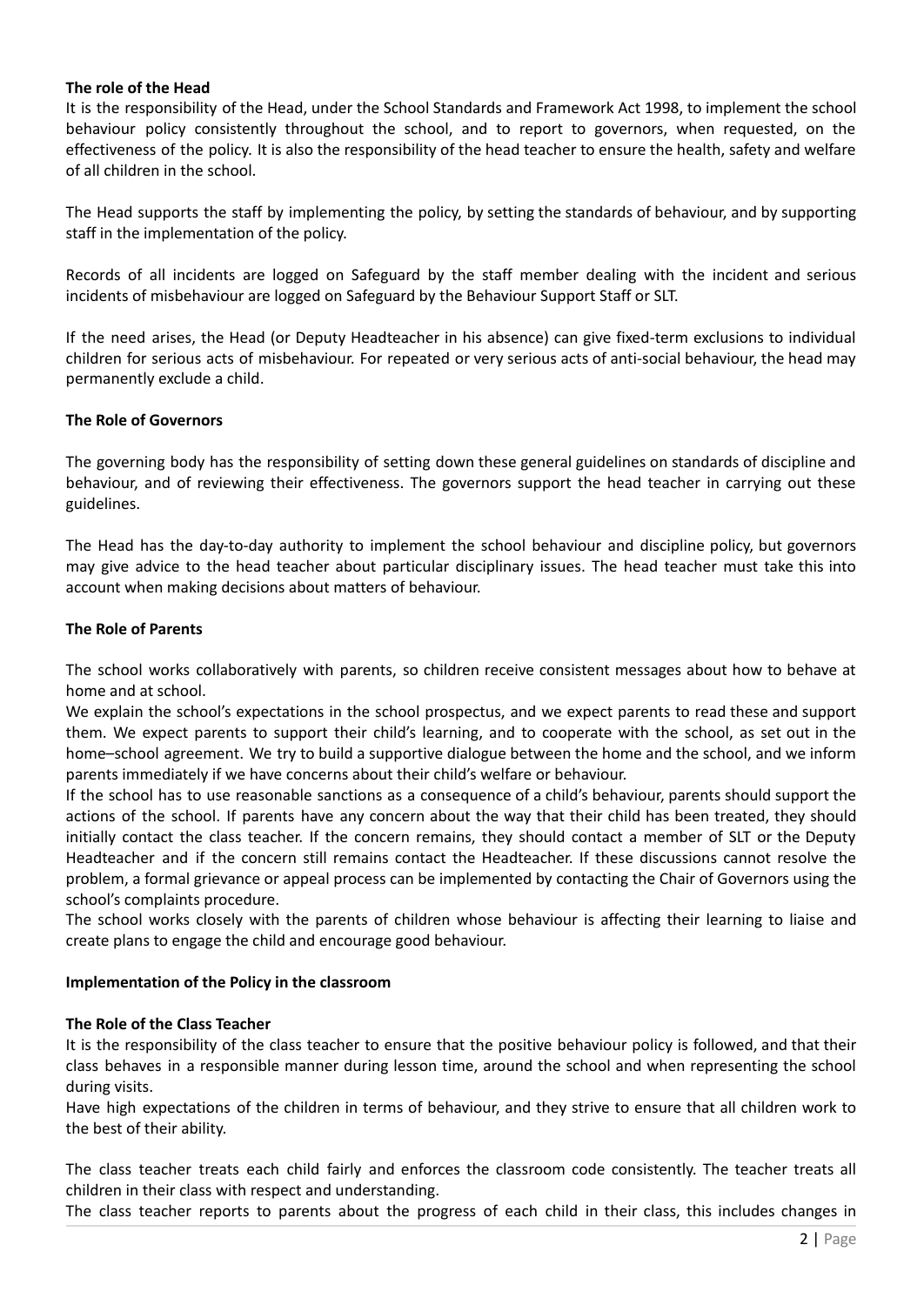behaviour and if the behaviour is hindering them or others in the class. The class teacher may also contact a parent if there are concerns about the behaviour or welfare of a child.

Class teachers have a responsibility to use the measures set out in the policy to promote good behaviour and respond to unwanted behaviour. This is achieved in the following ways:

- All classes should display the core values and base their expectations around them
- There is an expectation that the "Levels of Intervention " are followed before staff implement the "Steps " approach (see appendix 1).

## **Levels of Intervention**

- **●** Using non -verbal and verbal cues to refocus a pupil
- **●** Recognise and reward and positive learning behaviours
- **●** Provide a change of activity or sensory break if required
- **●** Recognise and validate a pupil's actions and feelings and ensure the pupil recognises the behaviour that is stopping learning and takes responsibility for their actions
- **●** Use and refer to the Zones of Regulation displayed in the classroom
- Praise should be used publicly and sanctions or reprimands need to be done quietly or privately. Recording the STEPS should be done in a book or using non-verbal signals.

### **Rewards**

- Children are rewarded through the use of praise, body language, Stickers and stamps on work, DOJOS.
- Children can also earn House Points for their teams by demonstrating outstanding effort or excellent attitude and behaviour consistently. They can also send exceptional work to the Phase Leader, Deputy Head or Headteacher to earn House Points.
- Children can also earn certificates for the most DOJOS each week, class prizes or additional rewards may also be used to motivate or encourage children at a teacher's discretion and the winning team will be announced each term and a cup award

#### **Exclusions**

William Read Primary School and Nursery seeks to avoid exclusions and they are extremely rare within the school. They take place only for very serious incidents or when other strategies have been tried and have failed over a period of time.

In most cases exclusion will be the last resort after a range of measures have been tried to improve the pupil's behaviour and after a range of strategies have been put in place to address the inappropriate behaviour which may lead to exclusion.

The Head Teacher and staff will identify pupils whose behaviours place them at risk of exclusion, and seek additional provision to meet their individual needs, which could include working in partnership with other agencies.

Fixed term and permanent exclusions are used when other strategies and sanctions have not been effective over time or when there has been a single clear and serious breach of discipline.

A serious offence could by itself justify a pupil's exclusion. This may include an aspect of the following:

- Actions which put the pupil, other pupils or adults health and safety at risk
- Verbal Abuse towards staff or a child
- Physical Abuse towards an adult or child
- Racist verbal abuse
- Sustained bullying (see Anti-Bullying Policy)
- Frequent high level disruption to lessons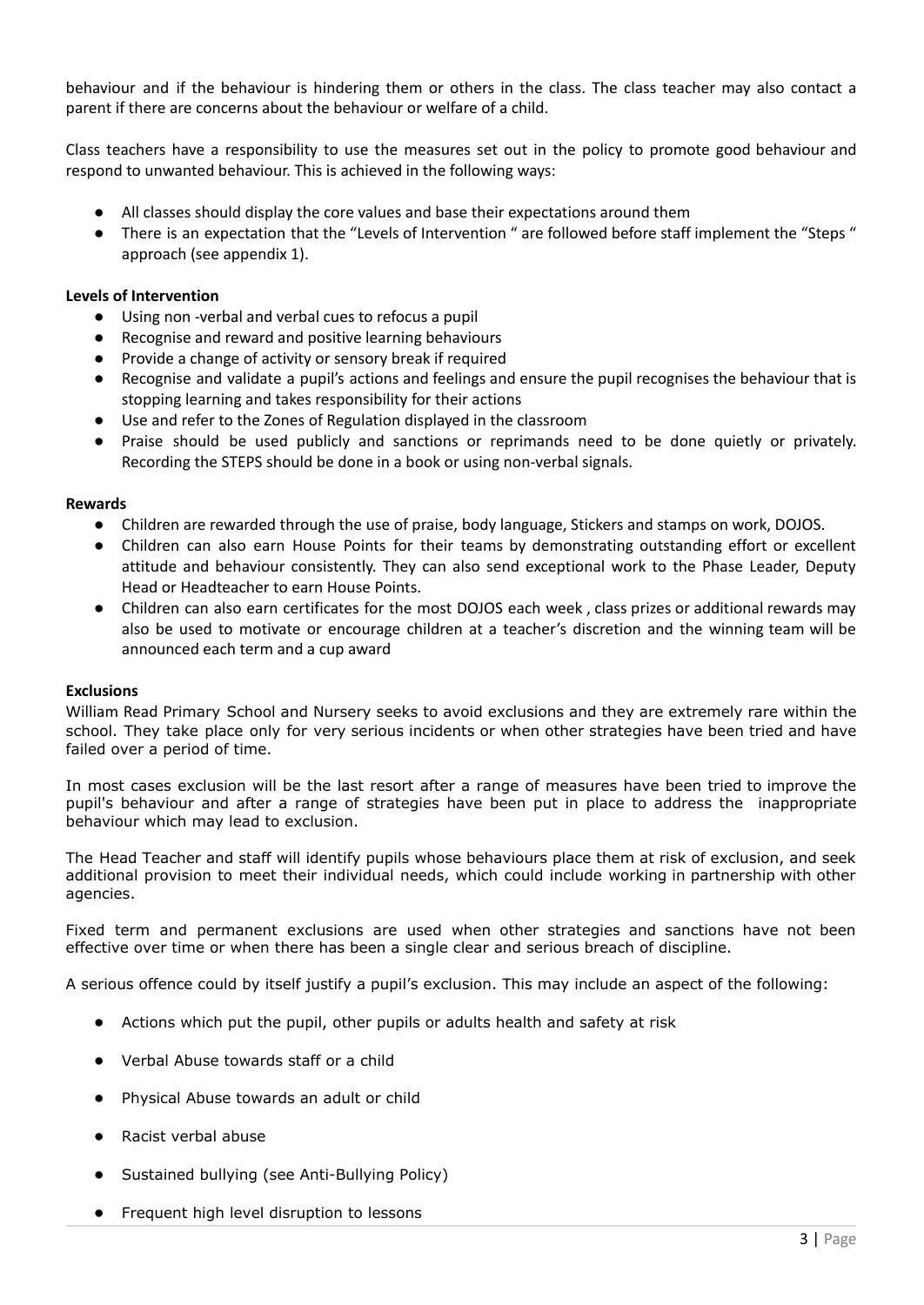- Frequent high levels of non-compliance
- Frequent high levels of disrespect to all adults who work in school

Exclusion is a last resort and a result of persistent breaches of the behaviour policy which puts the safety or education of the child or other children at risk. All parents would be consulted in such instances with plans and strategies put in place to support the child in remaining at the school. This may be done as a Fixed-Term Exclusion which could be followed by Permanent Exclusion.

Pupils in KS2 at risk of a permanent exclusion may be considered for attending the Canvey Junior School Restart unit for a fixed period of time (term). To support a pupil in danger of permanent exclusion, multidisciplinary / multi-agency meetings will be held to ensure that all possible measures have been put in place.

Following a fixed term exclusion:

- Parent or carers will be required to attend a back to school meeting to discuss school expectations, a restricted timetable or support from other agencies
- **●** If the school is unable to contact a parent or carer and the pupil comes in to school, the school will contact Social Care for advice as this is a form of parental neglect.
- If the pupil does not attend school following exclusion, the parent or carer will need to telephone the school to give a legitimate reason for absence.

# **Monitoring and evaluation of behaviour**

In order to monitor good behaviour and behaviour causing concern, class teachers have a responsibility to record these and to communicate concerns to children, parents and senior staff. All concerns and behaviour incidents are to be recorded using the Safeguard software.

## **Physical Restraint**

If a child physically hurts another child or member of staff we may need to move him/her. There are very strict guidelines about handling children in school and we would only physically move a child if they were endangering themselves or other pupils. We may need to contact parents/carers to collect their children from the school if they are behaving in this way. This is to safeguard both the child and our staff. Pupils who regularly display aggressive behaviour will have their own IBP incorporating when and how staff members would physically restrain the child. If this is required, staff are to call staff members who are trained in 'Team Teach'. This includes all SLT and behaviour teams.

## **Lunchtimes**

During lunchtimes we expect midday assistants to follow the school's positive approach to behaviour. Pupils are trained to become Play Leaders, DTUs (Double Trouble Untanglers). They support other pupils when they are having friendship difficulties or feel upset at playtimes and lunchtimes. They act as peer mediators for pupils.

## **Staff Development and Support**

Staff training is reviewed and developed annually and in accordance with the current behavioural needs within the school. Essex Steps and Positive Handling training (Team Teach) is offered to all staff and is used as a method of de-escalating poor behaviour.

## **Pupil Support Systems**

School based support work is available for those pupils that could benefit from work with the SENCo and the pastoral teams in Butterfly and Dragonfly. Their behavioural needs are assessed with individual strategies put in place to manage the behaviour. Outside agencies are also engaged to support this when the behaviour needs expertise involvement and guidance as deemed necessary by the Headteacher or SENCo.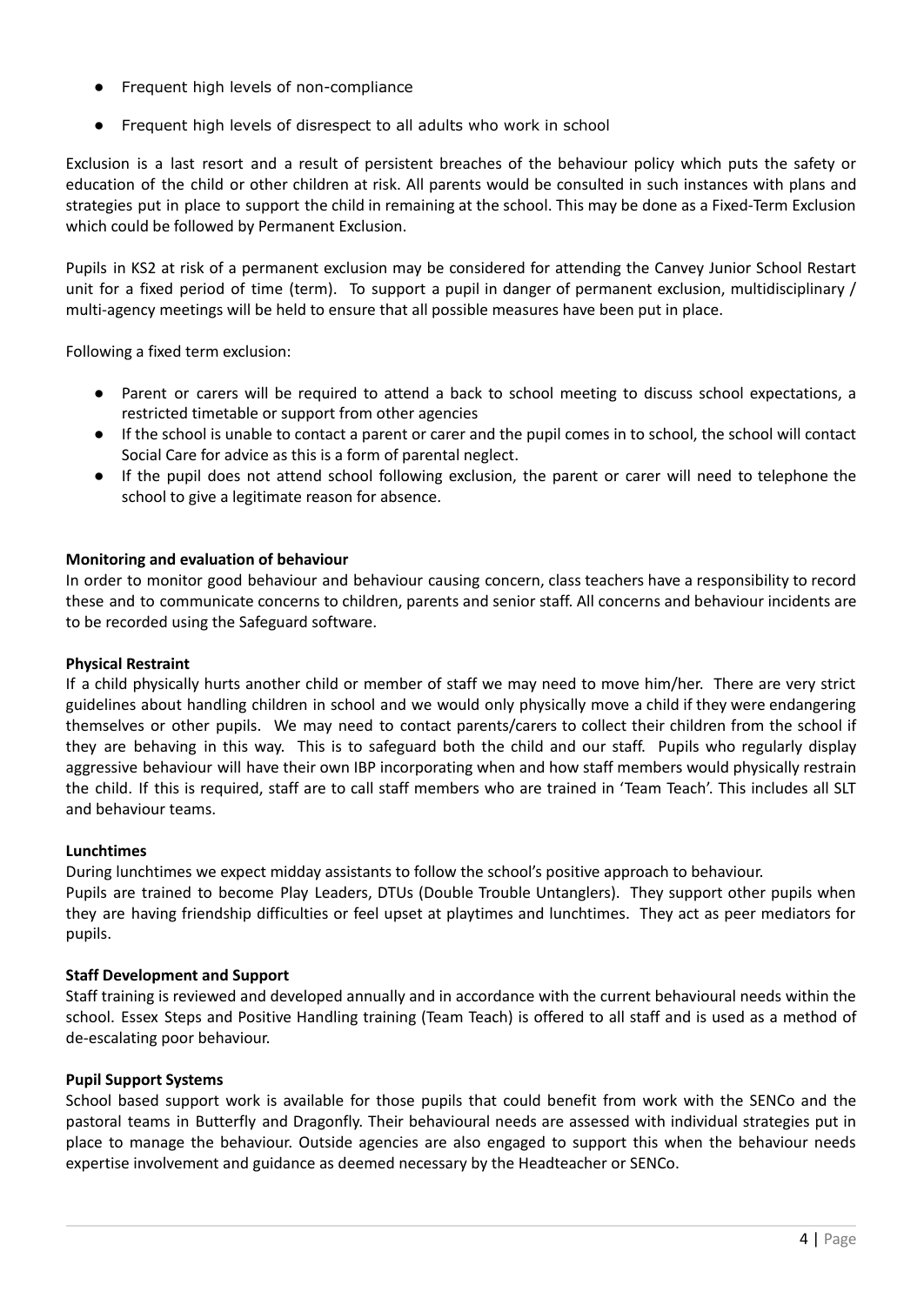## **APPENDIX 1 - Steps Approach**

After the Levels of Intervention have been followed and behaviour does not improve then the following STEPS need to be followed:

Step 1- teachers need to move the pupil to another part of the classroom away from their peers.

Step 2 - ask the pupil to go to a "Buddy Class" for 15 minutes to cool off and complete work there

Step 3 - request the pupil works in the Dragonfly Area. A referral form must be signed by the phase leader or Deputy.

Please be aware that after each STEP, should behaviour improve the child needs to receive praise and an opportunity for a fresh start.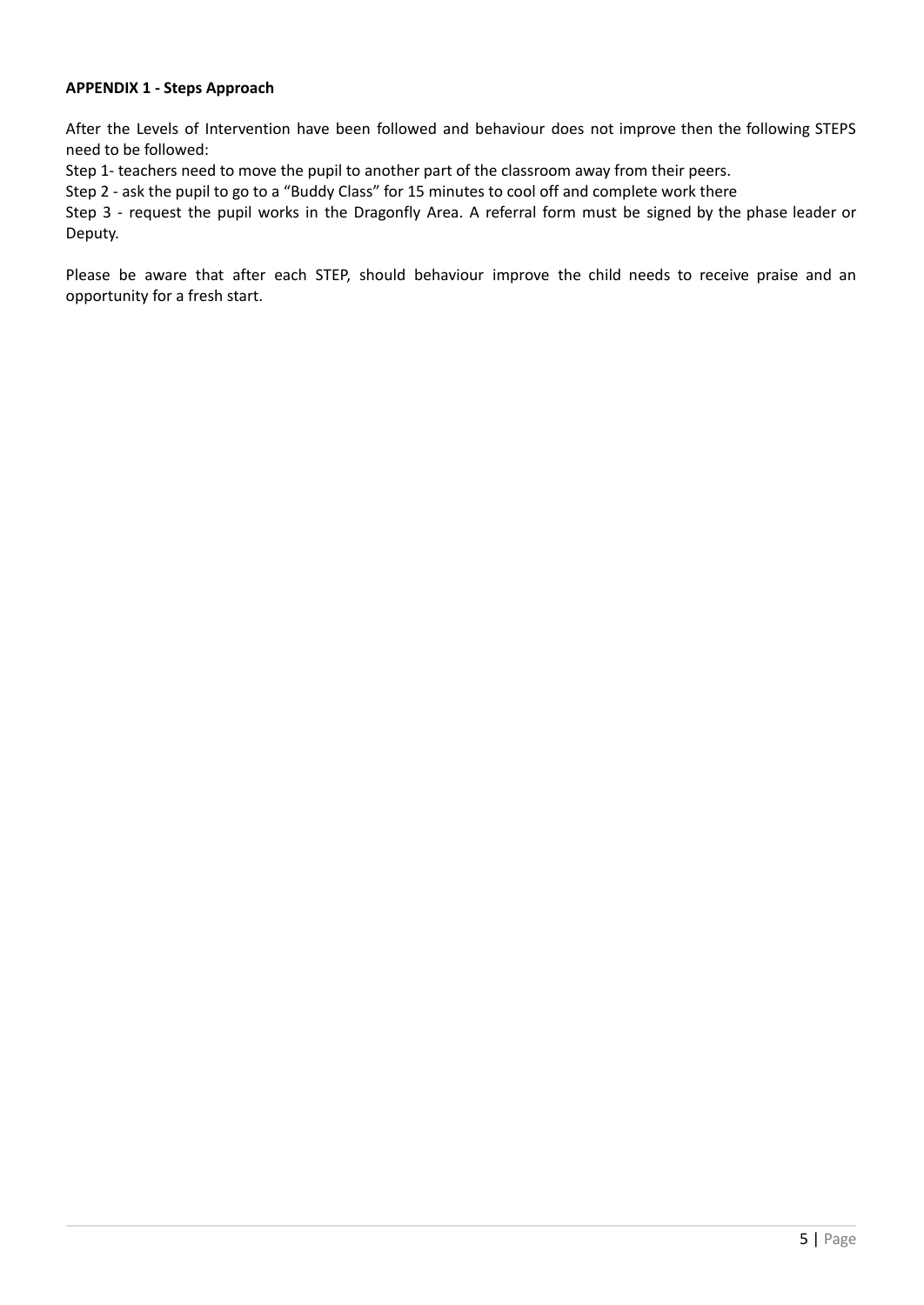# **APPENDIX 2 - Class Dojo**

At William Read Primary School and Nursery we have introduced the Class Dojo system across the whole school as a digital way to provide instant feedback to our pupils regarding positive (and sometimes negative) behaviours. Each student has a Dojo Avatar and they earn points for their positive behaviours. Class Dojo is used across many schools all over the world and is a tool that teachers find very useful.



As it is online Parents/Carers can join the class and receive information regarding their child/ren instantly, in real time. As is the case with all new technology it is a learning curve for us as all, as we move forward with it we will all, teachers, pupils and parents/carers become more familiar and comfortable with it. It's great to see so many parents/carers have already activated their Class Dojo accounts and are engaging with the app. It is a great communication tool between school and home.

One area that parents/carers have expressed concerns over is when their child receives a negative dojo. We would ask that should your child receive a negative dojo…or dojos please don't be alarmed by this. In a way using the Class Dojo has opened up our classrooms to you, our pupils have heard teachers correct their behaviours before, we would have been doing this verbally and it would not have been recorded. We use the dojos as it is often more effective and keeps our interactions more low key which is better for everyone. The Class Dojo has not replaced our Sanctions Ladder; rather we use this as means to help prevent pupils from getting on the sanction ladder. Please be assured that if we have a concern regarding your child's behaviour we will contact you directly to discuss this matter.

Class Dojo has a number of tools on it which we also use as part of our daily teaching. This includes a timer which provides a very visual cue for our pupils when we set them so much time to complete a task. It also has a randomiser which we use to ensure we cast a wide net when we are questioning pupils as part of our lessons.

Messaging – the app also has the capacity for the teachers to contact parents directly and vice versa which is a very powerful communication tool. Please note however that if the matter is urgent it is best that you still contact the school via the office, while we are using the Class Dojo throughout the day we are not always able to check the messaging until the end of the day as we are busy teaching.

If you haven't joined up to Class Dojo yet and would like to, please see your child's class teacher and they can print off a parent letter with your unique parent code.

For further information you can visit: https://classdojo.zendesk.com/hc/en-us/categories/200185365-For-parents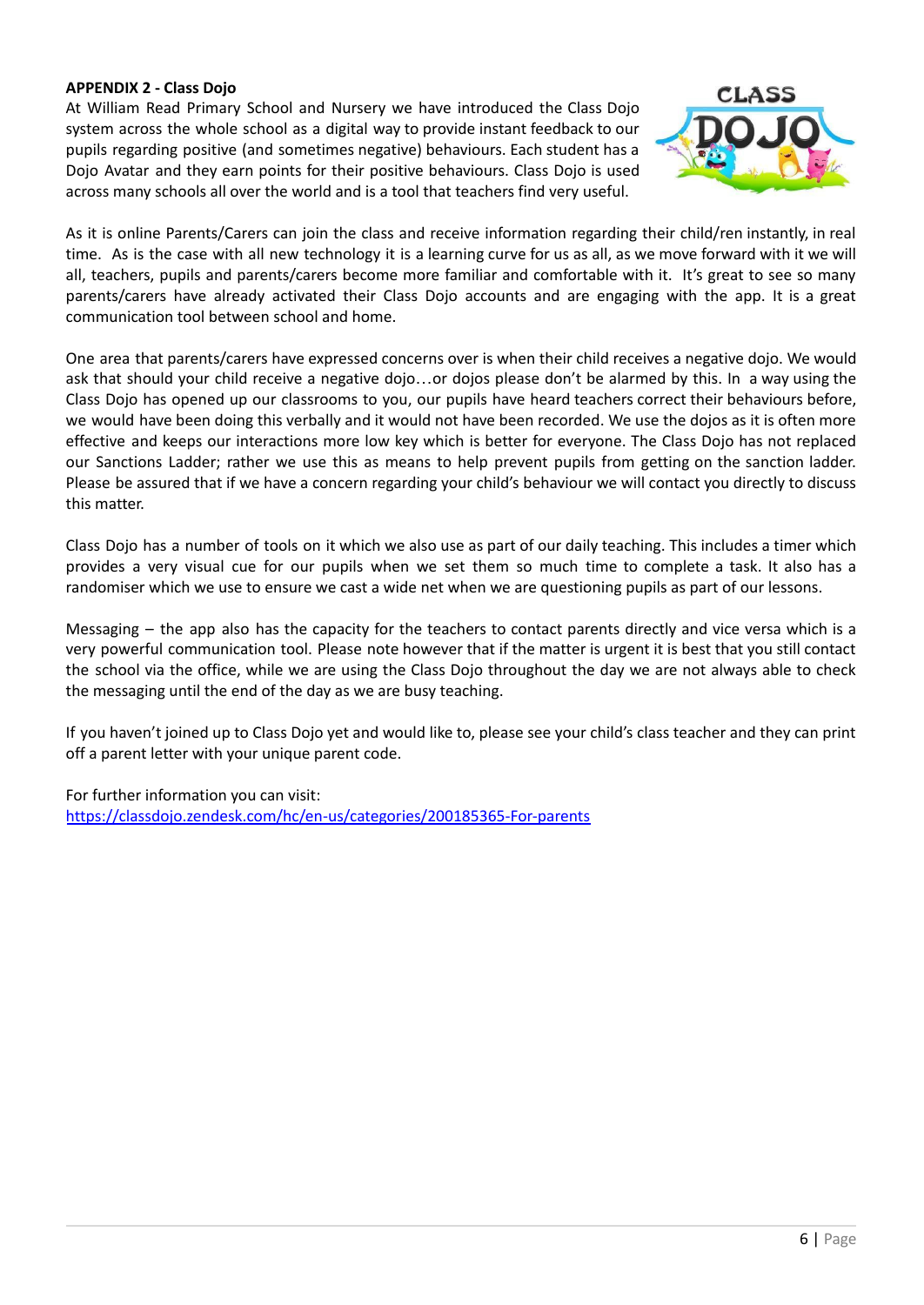# **APPENDIX 3 -Parental Information About Bullying**

For your information, below are some definitions of bullying:

Bullying involves repeated acts of physical, emotional or social behaviour that are intentional, controlling and hurtful. All bullying behaviour usually has the following six features.

- 1. Repetitive and persistent verbal or physical actions towards others
- 2. Premeditated harmful actions to cause distress to others
- 3. Racist remarks towards others
- 4. Sexualised behaviour
- 5. Harmful verbal or written remarks via social networking
- 6. Any actions that causes an individual to feel an imbalance of power, helplessness, distress, fear, loneliness and lack of confidence

'In Essex we are agreed that bullying in any form is unacceptable. We aim to empower all individuals, institutions and communities to challenge, remedy and prevent bullying and create a culture where the rights of the individual *are valued and upheld'* Essex County Council Anti-Bullying Policy

Bullying is not tolerated. However, from time to time, instances of bullying arise in most schools. In this event, we feel it is very important that they are taken seriously and that all the children concerned in a given incident should have the opportunity to discuss what has happened. The Pastoral Team in school offers support to any victims of bullying.

## **Anti-bullying programmes**

All pupils are made aware (via assemblies, PSHE lessons) of what constitutes bullying (including racism / racist comments / homophobia / cyber bullying) and of the need to **tell.** Through the curriculum, pupils are educated about issues around bullying so they feel informed and empowered.

All instances of racist bullying are treated as racist incidents and are recorded in line with Essex County Council procedures.

Cyber bullying: all e-communications used on the school site as part of school activities are monitored and restricted as necessary. Mobile phones are allowed in school, but should be handed to class teachers and not used throughout the school day.

We work with outside agencies to provide individual help for children when necessary. Strategies for Anti-bullying are discussed during assemblies and class PSHE times, promoting anti-bullying behaviour.

## **Indicators of bullying**:

- 1. Making excuses to remain in a school building during play times.
- 2. Remaining close to adults whenever possible.
- 3. Having damaged bags, clothing or possessions and, when asked about the damage, being very unforthcoming.
- 4. Being withdrawn, isolated and distant.
- 5. Being clearly unhappy, but when asked about their feelings becoming very reticent.
- 6. Making excuses to leave school at the end of the day after all the other pupils, e.g. by 5-10 minutes.
- 7. Being wary/nervous when other pupils walk by or come close to them.
- 8. Being wary/nervous of rapid movements nearby them.
- 9. Avoiding eye contact and being non-committal in body language, especially if this is occurring during nonconfrontational and/or non-disciplinary conversations.
- 10. Refusal to come to school.
- 11. Sometimes pupils will become overly friendly and subservient towards an aggressor.
- 12. Pupils may become exploited by an aggressor; this can lead to pupils arriving at school with inappropriate amounts of money, toys etc. and sometimes even to stealing.